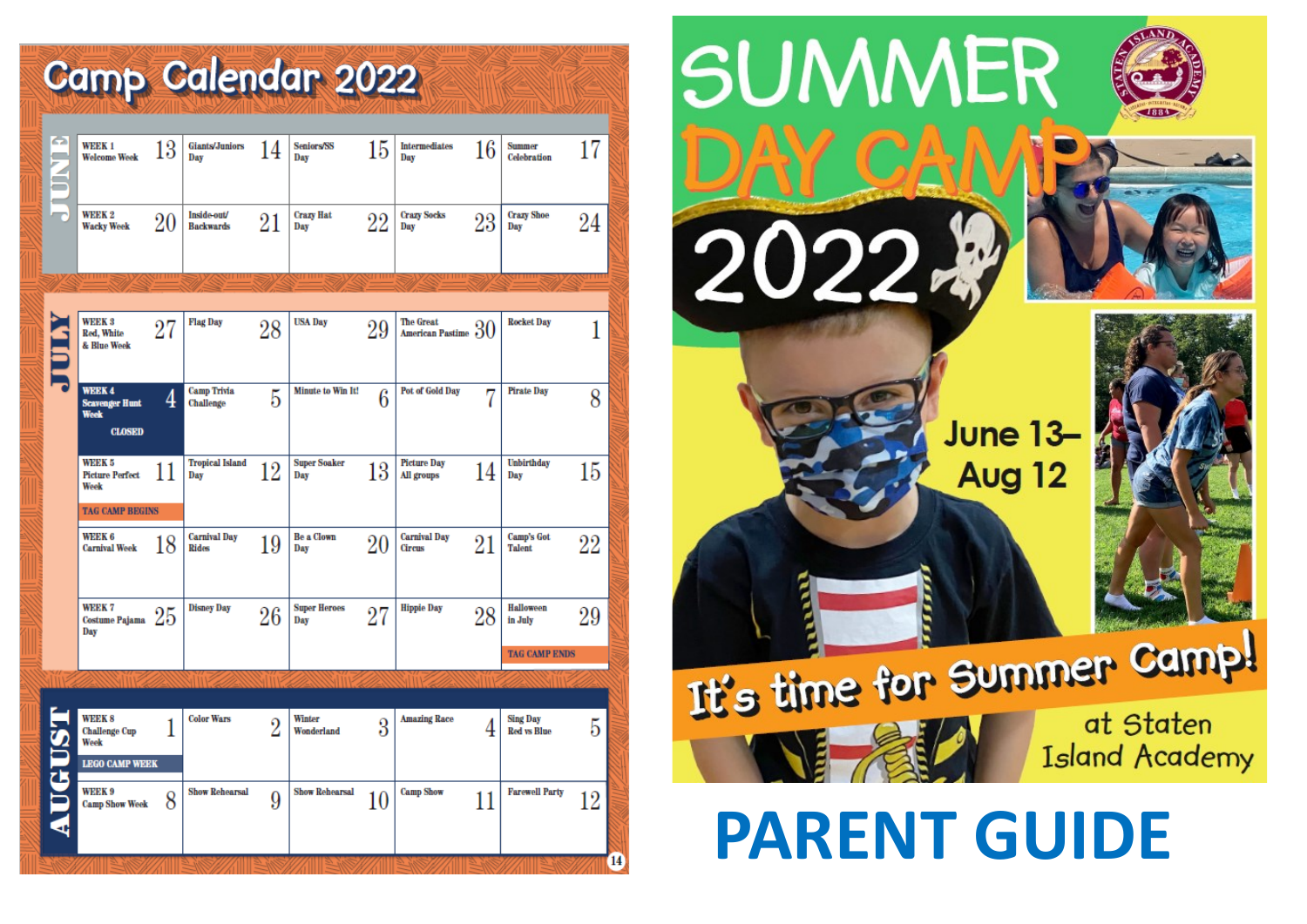#### **SIA DAY CAMP ARRIVAL AND DROP OFF PROCEDURES**

#### **NEW for 2022- All families, staff and campers MUST wear a mask during arrival.** Camp arrival is 8:45-9:00 AM on the fields

If you are driving- MORNING DROP OFF is in the Buttonwood Road Gym parking lot. Cars line up on Buttonwood Road and then enter the lot. Our camp staff will greet and escort campers to the field where they will be met by their counselors. If you wish to escort your child to the field, please remain in your car and wait on the Buttonwood Road line. You may then temporarily park in the Gym lot at that time.

Consider Buttonwood Road one-way towards the gym parking lot, (from Circle Road to St. James Place) at all times. Consider Cornwall Ave one-way heading away from the gym parking lot (between Buttonwood Road and Benedict Road) at all times. Do not park, stop or stand on the non-school side of Buttonwood Road or any place on Cornwall Ave prior to 4PM. At morning arrival, if you need to stop in the office or speak to a member of our camp staff, even for a minute, park either in the gym lot or on the school side of Buttonwood Road. Please do not park on Circle Road at any time.

#### **Dismissal- All families, counselors and campers MUST wear a mask during dismissal.**

AFTERNOON PICK-UP- 3:55-4:10pm. ALL OUTSIDE OF BUILDINGS

Campers remaining after 4:10 will be escorted to extended day.

Dismissal will be as follows: All campers MUST be signed out with their counselors by a parent or authorized adult.

#### **Alumni Hall**

Giants 5- Inner campus on the grass by the BIG WHITE CHAIR. Junior Boys- Back porch grass area (left side) Junior Girls- Back porch grass area (right side)

#### **Kearns Hall**

Intermediate boys- outside back entrance on the grass Intermediate girls- inner campus on the pool wall Senior boys- outside the back entrance on the grass Senior girls- inner campus by the evergreen pine tree Super Seniors and CIT/Adventure- inner campus by the picnic tables.

- All campers must be signed out daily by a parent or guardian or designated adult (on the registration form).
- If anyone other than a parent will be signing a camper out, prior written permission must be submitted to the Camp Office.
- If you need to pick your child up before the end of the day, please call the Camp Office at (718) 303-7824. Please try to schedule all early pick-ups before 3:00 PM.
- Early pick-up after 3:30 PM will not be permitted.
- Any camper not picked up by 4:10 PM will be escorted to Extended Day in the Early Childhood building and may be signed out from there.

Short-term parking for afternoon pick-up is available in the Buttonwood Road gym lot, on the school side of Buttonwood Road, or on the left side of Cornwall Avenue. Please note that there are short intervals at dismissal time when cars might have to queue up on Buttonwood Road until spots become available in the lot. Please be patient and follow security's directions as we try to keep traffic flowing as smoothly.

#### **Week 8- Challenge Cup Week, LEGO Camp, August 1 -August 5**

Color Wars brings friendly competition all week long. Teams try and score points to become winners of The Cup-Red or Blue. Amazing Race Day-Apache Relay meets Wide World of Sports. Everyone gets involved in this camp-wide field event. Winter Wonderland Day-Who can build the best snowman? All these events count towards the winner of "The Cup"

#### **Week 9– Camp Show Week, Aug 8– Aug 12**

Two final days of rehearsal for the BIG DAY! Boogie down to the theater and grab the hottest ticket in town. You will have to wait by the stage door for an autograph though. Farwell Party– The most fun day of the summer… a day-long celebration of newly formed friendships and memories that will last a lifetime. You might even get to witness a few happy tears at pick up time.

#### **CAMP DIRECTORY**

| Chris Bruno     | Program Coordinator                              | (718) 303-7846    |  |
|-----------------|--------------------------------------------------|-------------------|--|
| Jaime Kantor    | Assistant Camp director                          | (718) 303-7845    |  |
| Tara Leary      | <b>Division Head</b><br>Juniors. Inters, Seniors | (718) 303-7845    |  |
| Robyn Frascati  | SS, CIT's,<br><b>Computer Science</b>            | (718) 303-7845    |  |
|                 |                                                  |                   |  |
| Victoria Moylan | O.J. Buck Camp Office                            | (718) 303-7824/45 |  |
| Annette Frevola | <b>Billing Office</b>                            | (718) 303-7808    |  |
|                 | <b>Aquatics Director</b>                         | (718) 303-7850    |  |
| Anna Yavorsky   | Camp Nurse                                       | (718) 303-7838    |  |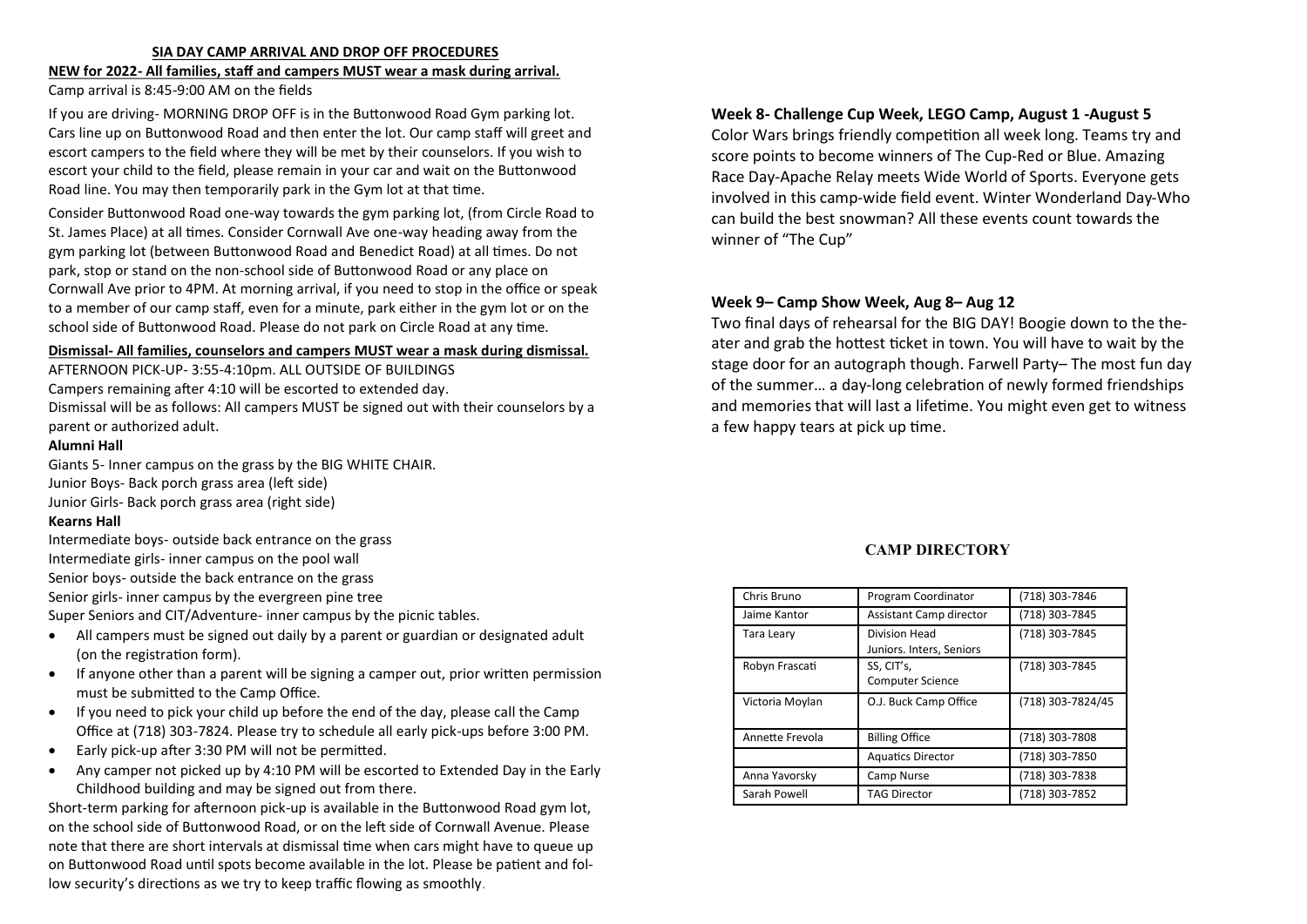#### **Theme Weeks**

# **Week 1– Welcome Week, June 13– June 17**

Summer 2021 finally arrives! Ice cream party for all groups, as we enjoy a week-long summer celebration!

# **Week 2– Wacky Week, June 20- June 24**

Inside-out/ Backwards Day– Be creative with this one. Crazy-Hat Day– Winners compete for prizes during our parade. Crazy Socks Day– Earn the bragging rights to this coveted title.

# **Week 3– Red, White & Blue Week, June 27- July 1**

Includes Flag Day– A comprehensive art day where every camper will make a creative American flag. USA Day– wear any clothing bearing the mighty "USA" letters. Great American Pastime- "Got baseball?" Rocket Day– Mr. Wollney fires off our sky rockets on the lower campus!

# **Week 4– Scavenger Hunt Week July 5– July 8 (CAMP CLOSED July 4)**

Clues are everywhere, but can you find them? Trivia Challenge Day-Test your knowledge of all things factual; earn points for your group. Pot o' Gold Day-Seek and you shall find. The treasure that is…Pirate Day–Dress as your favorite pirate, gold tooth & peg included

# **Week 5– Picture Perfect Week, TAG camp begins, July 11-July 15**

Join us at the TIKI HUT for a tropical island adventure and bring your own coconuts! Super Soaker Day-plan on being wet from head to toe all day long. Our giant slide is so much fun, too. Picture Day-Smile!

# **Week 6– Carnival Week, TAG camp continues, July 18-22**

Days filled with rides, contests, prizes, cotton candy, snow cones, popcorn and more! Try your aim and get your counselors soaked at the Dunk Tank. Join us in the gym for our Dance Party hosted by our DJ!

# **Week 7– Costume Week, TAG camp concludes, July 25-July 29**

Start off with a couple of tie-dye days to ready yourself for Hippie Day. Peace! Disney Day-Here is a chance to transform into your favorite character. How about joining us for Halloween in July-We dare you to enter our haunted house! You can also just go trick or treating. Pajama Day-Wear your comfy PJ's and just roll out of bed. Easy right?

# GENERAL INFORMATION

- Please check your email daily for important information, announcements and updates once the camp season has begun. If you have not already supplied your email address, please call Chris Bruno at (718) 303-7845 or email cbruno@statenislandacademy.org
- Please consult our website, https://www.statenislandacademy.org/ summer/welcome for duplicate forms, calendars and other important information.
- If you have chosen to use private bus transportation, the bus company (Island Charter (718) (448-4006) will call you the weekend before your child is scheduled to begin camp with the approximate pick-up and/or drop-off time.
- Each child in the Junior Boys , Junior Girls , and Inter Girls Divisions should come dressed in swimming attire for their morning instructional swim.
- Please send your child with the following items daily
	- $\Rightarrow$  3 Masks (preferably disposable)
	- $\Rightarrow$  2 Bathing suits
	- $\Rightarrow$  Footwear to go to the pool
	- $\Rightarrow$  Sneakers for Gym/Outdoor Activities
	- $\Rightarrow$  2 Towels
	- $\Rightarrow$  Water bottle (required)
	- $\Rightarrow$  Spray Sun block and Sun screen stick (recommended)
- Please ensure that your camper does not bring electronic games or other valuable items to camp. **SIA Day Camp will not be responsible for nor reimburse for lost or damaged items.**
- Scheduling note: The annual Camp Show is scheduled for Thursday, August 11. Campers who wish to participate must be registered for that date as well as for one of the dress rehearsals, scheduled for Tuesday, August 9 and Wednesday, August 10.

# EXTENDED DAY

Our Extended Day program, located in the Early Childhood building is available from 7 AM to 7 PM. Campers attending the program should be dropped off and picked up at that building. Extended Day is billed bimonthly at a rate of \$10 per hour, \$6 per half hour (or any part thereof). Campers remaining beyond 7 PM will be charged \$1/minute. If you are unable to pick-up your child at dismissal time he or she will automatically be escorted to the Extended Day Program and can be picked up from there. There is a 10 minute courtesy window in which you will not be charged.